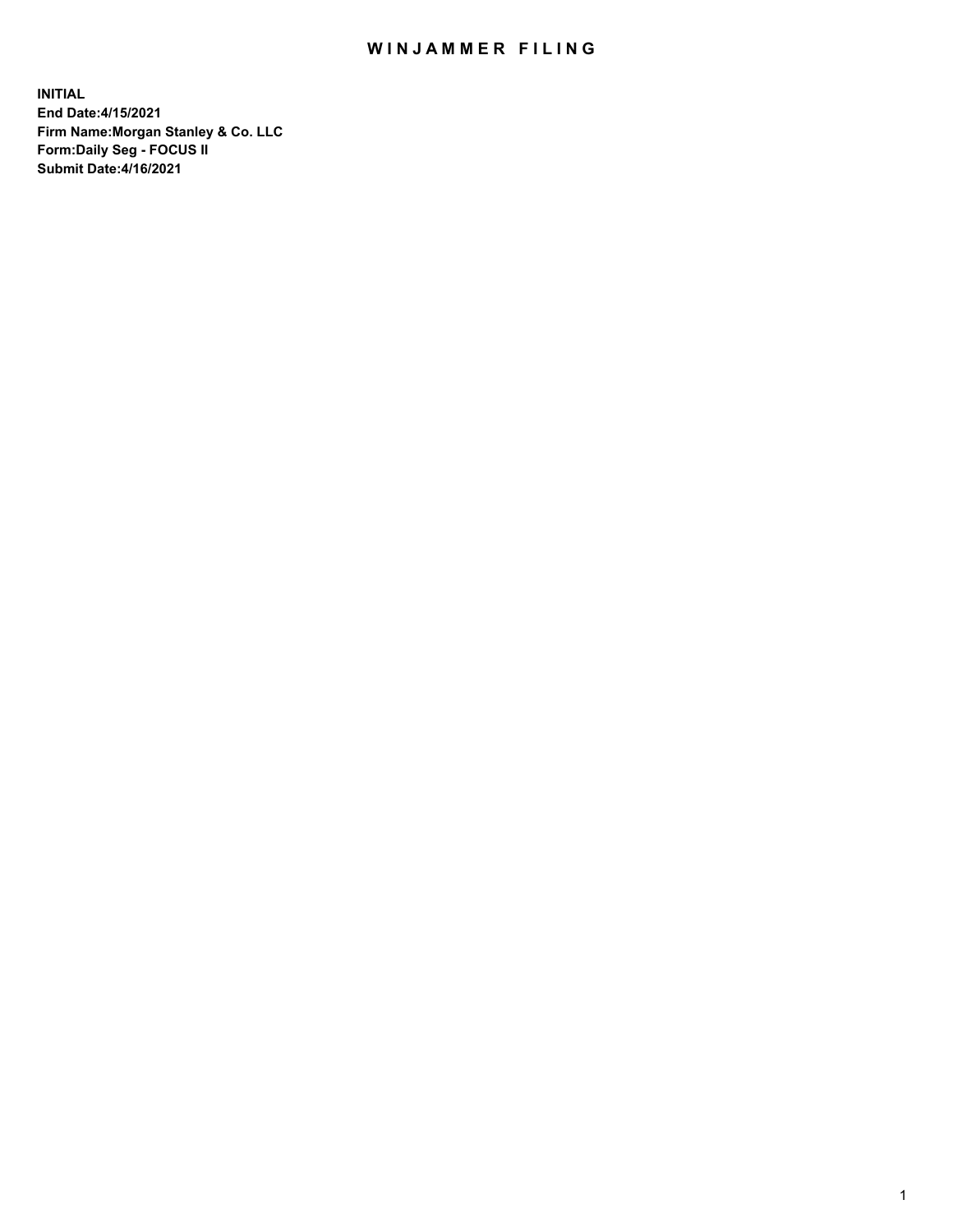**INITIAL End Date:4/15/2021 Firm Name:Morgan Stanley & Co. LLC Form:Daily Seg - FOCUS II Submit Date:4/16/2021 Daily Segregation - Cover Page**

| Name of Company                                                                                                                                                                                                                                                                                                                | <b>Morgan Stanley &amp; Co. LLC</b>                    |
|--------------------------------------------------------------------------------------------------------------------------------------------------------------------------------------------------------------------------------------------------------------------------------------------------------------------------------|--------------------------------------------------------|
| <b>Contact Name</b>                                                                                                                                                                                                                                                                                                            | <b>Ikram Shah</b>                                      |
| <b>Contact Phone Number</b>                                                                                                                                                                                                                                                                                                    | 212-276-0963                                           |
| <b>Contact Email Address</b>                                                                                                                                                                                                                                                                                                   | Ikram.shah@morganstanley.com                           |
| FCM's Customer Segregated Funds Residual Interest Target (choose one):<br>a. Minimum dollar amount: ; or<br>b. Minimum percentage of customer segregated funds required:% ; or<br>c. Dollar amount range between: and; or<br>d. Percentage range of customer segregated funds required between:% and%.                         | 235,000,000<br><u>0</u><br>0 Q<br>0 Q                  |
| FCM's Customer Secured Amount Funds Residual Interest Target (choose one):<br>a. Minimum dollar amount: ; or<br>b. Minimum percentage of customer secured funds required:% ; or<br>c. Dollar amount range between: and; or<br>d. Percentage range of customer secured funds required between: % and %.                         | 140,000,000<br><u>0</u><br><u>00</u><br>0 <sub>0</sub> |
| FCM's Cleared Swaps Customer Collateral Residual Interest Target (choose one):<br>a. Minimum dollar amount: ; or<br>b. Minimum percentage of cleared swaps customer collateral required:% ; or<br>c. Dollar amount range between: and; or<br>d. Percentage range of cleared swaps customer collateral required between:% and%. | 92,000,000<br><u>0</u><br>0 Q<br>00                    |

Attach supporting documents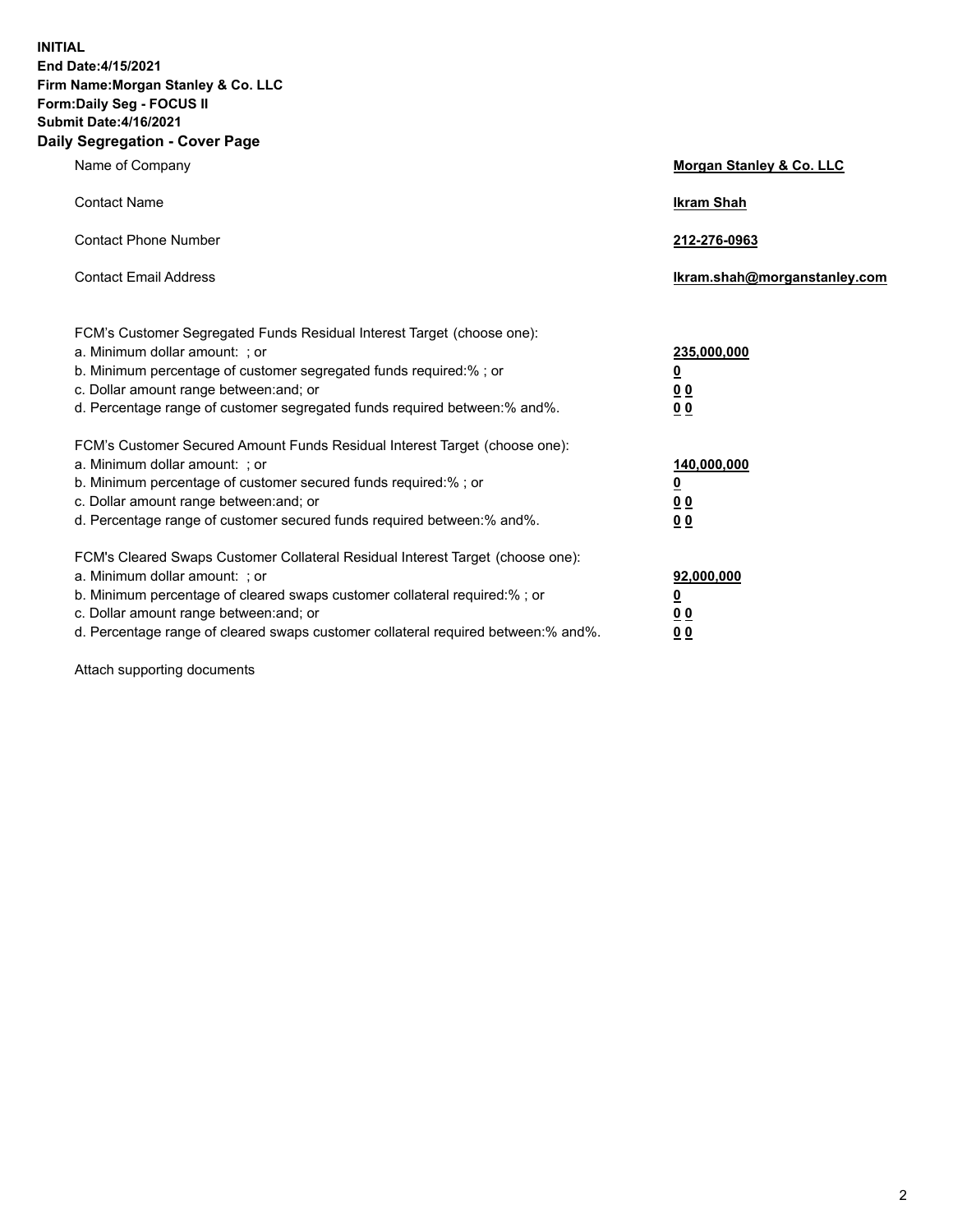## **INITIAL End Date:4/15/2021 Firm Name:Morgan Stanley & Co. LLC Form:Daily Seg - FOCUS II Submit Date:4/16/2021**

## **Daily Segregation - Secured Amounts**

|    | Foreign Futures and Foreign Options Secured Amounts                                                          |                                             |
|----|--------------------------------------------------------------------------------------------------------------|---------------------------------------------|
|    | Amount required to be set aside pursuant to law, rule or regulation of a foreign                             | $0$ [7305]                                  |
|    | government or a rule of a self-regulatory organization authorized thereunder                                 |                                             |
| 1. | Net ledger balance - Foreign Futures and Foreign Option Trading - All Customers                              |                                             |
|    | A. Cash                                                                                                      | 4,456,206,623 [7315]                        |
|    | B. Securities (at market)                                                                                    | 2,245,473,683 [7317]                        |
| 2. | Net unrealized profit (loss) in open futures contracts traded on a foreign board of trade                    | 857,392,253 [7325]                          |
| 3. | Exchange traded options                                                                                      |                                             |
|    | a. Market value of open option contracts purchased on a foreign board of trade                               | 21,272,945 [7335]                           |
|    | b. Market value of open contracts granted (sold) on a foreign board of trade                                 | -17,818,740 [7337]                          |
| 4. | Net equity (deficit) (add lines 1. 2. and 3.)                                                                | 7,562,526,764 [7345]                        |
| 5. | Account liquidating to a deficit and account with a debit balances - gross amount                            | 70,477,668 [7351]                           |
|    | Less: amount offset by customer owned securities                                                             | <mark>-70,059,322</mark> [7352] 418,346 [73 |
| 6. | Amount required to be set aside as the secured amount - Net Liquidating Equity<br>Method (add lines 4 and 5) | 7,562,945,110 [7355]                        |
| 7. | Greater of amount required to be set aside pursuant to foreign jurisdiction (above) or line                  | 7,562,945,110 [7360]                        |
|    | 6.                                                                                                           |                                             |
|    | FUNDS DEPOSITED IN SEPARATE REGULATION 30.7 ACCOUNTS                                                         |                                             |
| 1. | Cash in banks                                                                                                |                                             |
|    | A. Banks located in the United States                                                                        | 723,943,978 [7500]                          |
|    | B. Other banks qualified under Regulation 30.7                                                               | 460,193,306 [7520] 1,184,137,               |
|    |                                                                                                              | [7530]                                      |
| 2. | Securities                                                                                                   |                                             |
|    | A. In safekeeping with banks located in the United States                                                    | 542,650,258 [7540]                          |
|    | B. In safekeeping with other banks qualified under Regulation 30.7                                           | 23,929,107 [7560] 566,579,365               |
|    |                                                                                                              | [7570]                                      |
| 3. | Equities with registered futures commission merchants                                                        |                                             |
|    | A. Cash                                                                                                      | 21,368,919 [7580]                           |
|    | <b>B.</b> Securities                                                                                         | $0$ [7590]                                  |
|    | C. Unrealized gain (loss) on open futures contracts                                                          | -1,416,740 <sup>[7600]</sup>                |
|    | D. Value of long option contracts                                                                            | $0$ [7610]                                  |
|    | E. Value of short option contracts                                                                           | 0 [7615] 19,952,179 [7620]                  |
| 4. | Amounts held by clearing organizations of foreign boards of trade                                            |                                             |
|    | A. Cash                                                                                                      | $0$ [7640]                                  |
|    | <b>B.</b> Securities                                                                                         | $0$ [7650]                                  |
|    | C. Amount due to (from) clearing organization - daily variation                                              | $0$ [7660]                                  |
|    | D. Value of long option contracts                                                                            | $0$ [7670]                                  |
|    | E. Value of short option contracts                                                                           | 0 [7675] 0 [7680]                           |
| 5. | Amounts held by members of foreign boards of trade                                                           |                                             |
|    | A. Cash                                                                                                      | 3,466,929,221 [7700]                        |
|    | <b>B.</b> Securities                                                                                         | 1,678,894,317 [7710]                        |
|    | C. Unrealized gain (loss) on open futures contracts                                                          | 858,808,993 [7720]                          |
|    | D. Value of long option contracts                                                                            | 21,272,945 [7730]                           |
|    | E. Value of short option contracts                                                                           | -17,818,740 [7735] 6,008,086,7              |
|    |                                                                                                              | [7740]                                      |
| 6. | Amounts with other depositories designated by a foreign board of trade                                       | $0$ [7760]                                  |
| 7. | Segregated funds on hand                                                                                     | $0$ [7765]                                  |
| 8. | Total funds in separate section 30.7 accounts                                                                | 7,778,755,564 [7770]                        |
| 9. | Excess (deficiency) Set Aside for Secured Amount (subtract line 7 Secured Statement<br>Page 1 from Line 8)   | 215,810,454 [7380]                          |

- 10. Management Target Amount for Excess funds in separate section 30.7 accounts **140,000,000** [7780]
- 11. Excess (deficiency) funds in separate 30.7 accounts over (under) Management Target **75,810,454** [7785]

Less: amount offset by customer owned securities **-70,059,322** [7352] **418,346** [7354] 55]

## 30]

B. **1,184,137,284** 

 E. Value of short option contracts **-17,818,740** [7735] **6,008,086,736 215,810,454** [7380]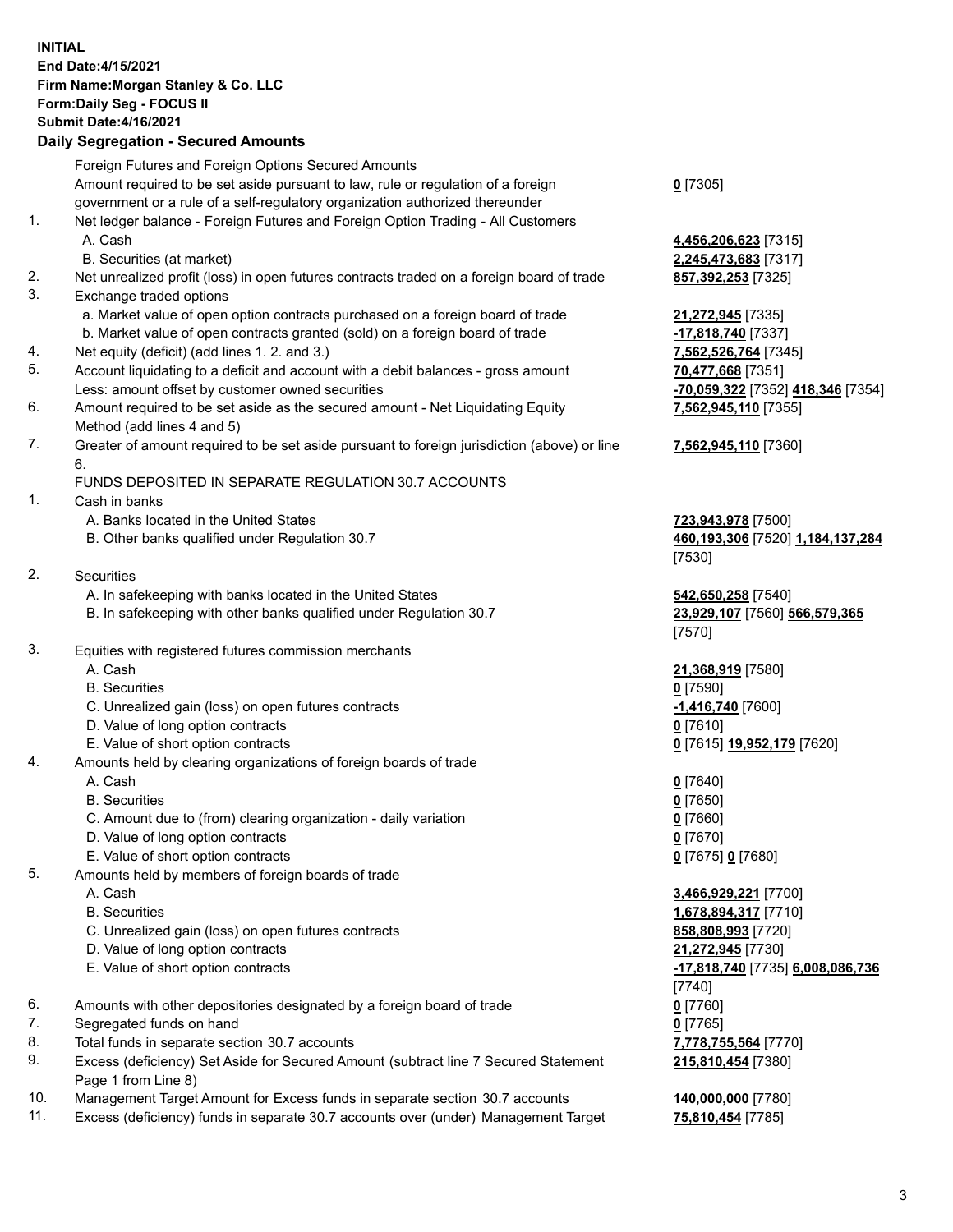**INITIAL End Date:4/15/2021 Firm Name:Morgan Stanley & Co. LLC Form:Daily Seg - FOCUS II Submit Date:4/16/2021 Daily Segregation - Segregation Statement** SEGREGATION REQUIREMENTS(Section 4d(2) of the CEAct) 1. Net ledger balance A. Cash **14,904,982,189** [7010] B. Securities (at market) **8,127,842,280** [7020] 2. Net unrealized profit (loss) in open futures contracts traded on a contract market **3,221,820,638** [7030] 3. Exchange traded options A. Add market value of open option contracts purchased on a contract market **737,592,137** [7032] B. Deduct market value of open option contracts granted (sold) on a contract market **-332,600,224** [7033] 4. Net equity (deficit) (add lines 1, 2 and 3) **26,659,637,020** [7040] 5. Accounts liquidating to a deficit and accounts with debit balances - gross amount **350,537,138** [7045] Less: amount offset by customer securities **-347,794,409** [7047] **2,742,729** [7050] 6. Amount required to be segregated (add lines 4 and 5) **26,662,379,749** [7060] FUNDS IN SEGREGATED ACCOUNTS 7. Deposited in segregated funds bank accounts A. Cash **4,543,187,596** [7070] B. Securities representing investments of customers' funds (at market) **0** [7080] C. Securities held for particular customers or option customers in lieu of cash (at market) **1,657,167,186** [7090] 8. Margins on deposit with derivatives clearing organizations of contract markets A. Cash **13,701,511,087** [7100] B. Securities representing investments of customers' funds (at market) **0** [7110] C. Securities held for particular customers or option customers in lieu of cash (at market) **6,470,675,094** [7120] 9. Net settlement from (to) derivatives clearing organizations of contract markets **260,579,568** [7130] 10. Exchange traded options A. Value of open long option contracts **737,592,137** [7132] B. Value of open short option contracts **and the set of our original contracts -332,600,224** [7133] 11. Net equities with other FCMs A. Net liquidating equity **9,939,706** [7140] B. Securities representing investments of customers' funds (at market) **0** [7160] C. Securities held for particular customers or option customers in lieu of cash (at market) **0** [7170] 12. Segregated funds on hand **0** [7150] 13. Total amount in segregation (add lines 7 through 12) **27,048,052,150** [7180] 14. Excess (deficiency) funds in segregation (subtract line 6 from line 13) **385,672,401** [7190] 15. Management Target Amount for Excess funds in segregation **235,000,000** [7194]

16. Excess (deficiency) funds in segregation over (under) Management Target Amount Excess

**150,672,401** [7198]